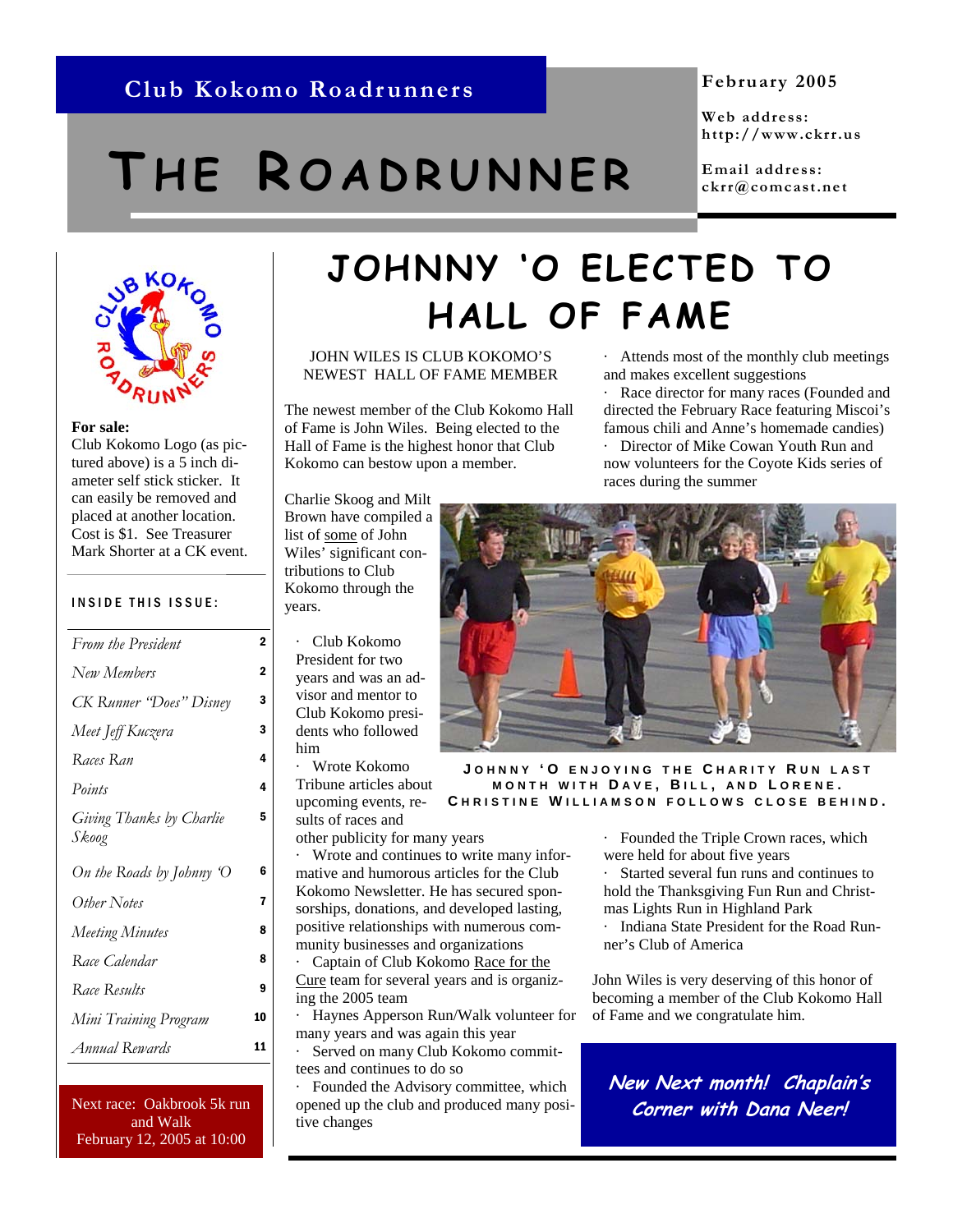# **JANUARY NEW MEMBERS**

Sylvia Burgin Russell Fox Robin Michael Kellie Miles family (Kellie, Mike, Ann, Stephanie) David Plantenga Heather Wilkerson Returning Members: Matt Bolinger family (Matt, Stephanie, Kristine, Katherine, Alexander)

### *Welcomr to Club Kokomo Roadrunners!*

### **NEW EDITOR**

I just wanted to take a minute or two to introduce myself. My name is Brian Reinhardt and I am the new newletter editor. My primary responsibilities beyond the newsletter are to tabulate points from races, keep club records, etc..

If you find any error in this newsletter or anywhere else please feel free to contact me. I am human and make mistakes so don't feel at all that you'll be stepping on my toes to suggest changes, improvements, or even just "like to see" items.

This is a group effort and I look forward to serving as your club editor for the next two years. I'll do my best to make sure that you have everything you need from me to help you to enjoy your fitness lifestyle. Don't be afraid to email at the address on the front cover or call (765)473- 4749.

# **FROM THE PRESIDENT**

#### **B Y R A Y T ETRAULT**

Dear Fellow Runners and Walkers,

Thank you for the privilege of being our president for the next two years. You make the most wonderful friends. It was 5 years ago when I joined CKRR. Charlie Skoog drove to my house to bring me an application and have my family and I register for a race and become members. The personal touch kept me coming back race after race and Wednesday night after Wednesday night. I want to see everyone be personally touched by CKRR over the next two years.

The strength of our running club is not its officers. The strength of our club is the



members they serve. CKRR will only be as strong as what you put into it. I have a few suggestions to stretch your running world. There are two possibilities (that's an optimists synonym for problems) which I would like to see addressed immediately. I would like to see CKRR include 1 Mile Fun Runs in EVERY race they sponsor. The Ultimate Challenge 1 mile fun run was my families first foray into the world of running. Robin swore at the time she would never

run further than a mile. She graduated to 5k's and 5 miles. Finally she thought she could run/ walk the Indy-mini. This past fall she ran her first marathon in Utah. This year she plans to run 3 marathons. It all began with the 1 Mile Fun Runs. All it takes for Fun Runs is 3-5 volunteers for 10-12 minutes. So grab your neighbors, load the kids in the car, pick up your grandchildren, and get them moving. If you want to be a part of this possibility let me know at the next run or race.

The other possibility is more daunting. But it is not as daunting as a first time 5k race. It's surely not as daunting as the first minimarathon. And it doesn't even compare to a

marathon. What is the possibility? It's called being a race director. My vision for this year is to have race directors in place for every race so that responsibility for these events don't fall to a few people, but to the whole club. This year CKRR is implementing a "race director coaching" approach in order that 2006 have all the races have directors. We have not held our September race the past several years because we haven't had someone step up and direct the race. We have a few events like the Haynes Apperson, Relay for Life, Race for the Cure, Coyote Kids which are more challenging to be responsible for. But we have several other races which are fairly simple to responsible for. Will you be a part of this vision for CKRR? (If you don't have time, then CO-direct with a friend of yours...)

Last year members of CKRR traveled together to Logan, Utah to run the Top of Utah marathon. It was one of the highlights of my year. This year I am planning a trip to Bar Harbor, Maine for the Mount Desert Island Marathon. The marathon is run in the beautiful fall foilage of Arcadia National Park. It is the first place the sun touches on USA soil. This marathon is rated one of the most scenic in the world. I have been to this area several times as a teenager. You won't be disappointed! The marathon is run on October 16, 2005. If you are interested in running this with the greatest group of runners you can find, then give me a call, email me, or let me know at a race. So far we have 23 people who have expressed interest in coming along for the adventure. There is always room for more. The website for this marathon is www.mdimarathon.org

At our last CKRR meeting I asked the question, "What would make CKRR a better club? What would you like to see CKRR accomplish?" I want to extend those questions to all of you. What are some of your ideas for CKRR? Let me know at rayrobin@email.com, work number 454-5497, or home number 854-1393. See you on the roads, in the park, or at a race; the important part is to see you!

Ray Tetrault, Captain Coyote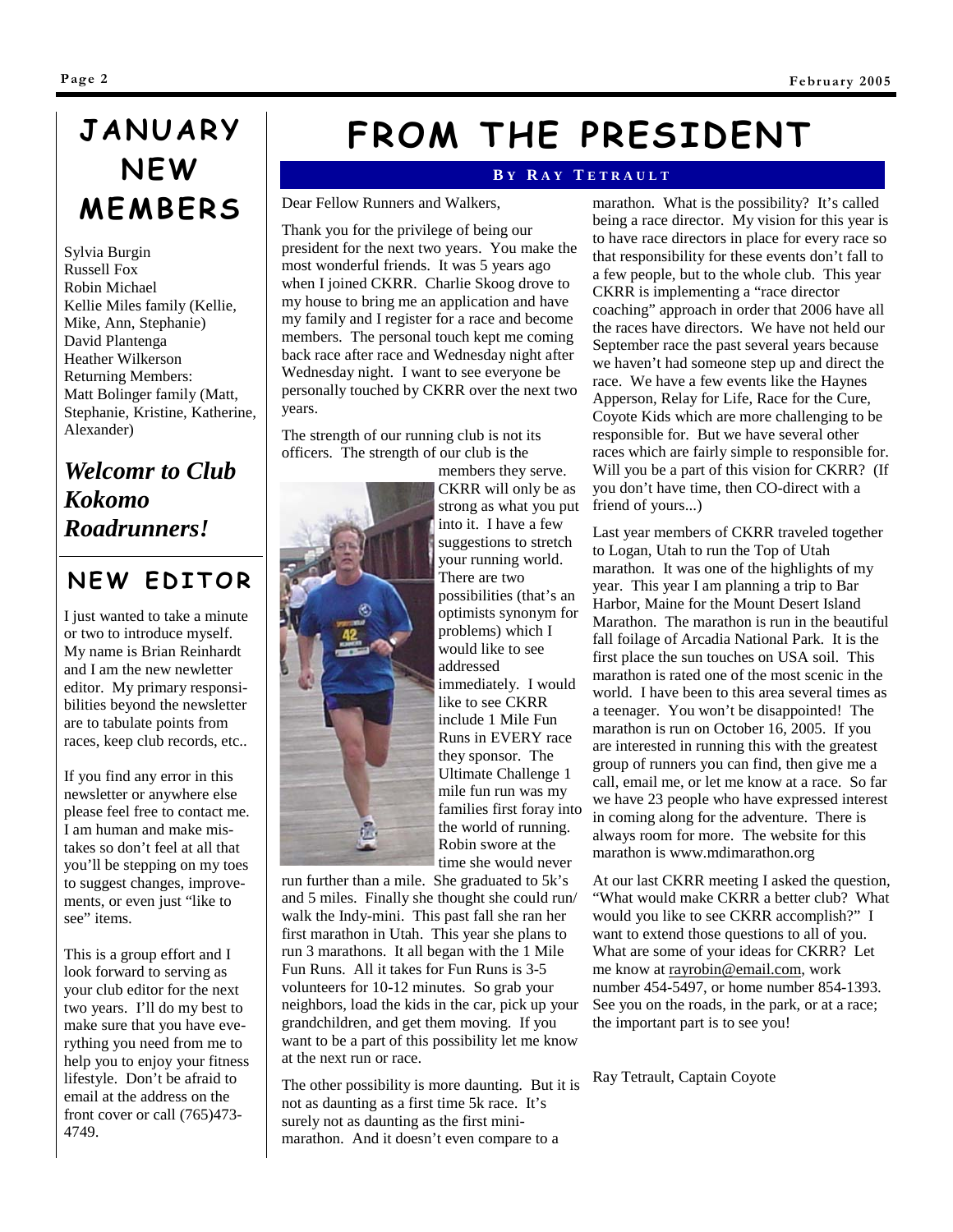# **CK RUNNER "DOES" DISNEY**

OK, I did my 6th marathon this past Sunday, 09Jan05, in Orlando at Disney World. Cynt went with me and we had a very relaxing weekend. The temperature was in the 80s in the afternoon the whole weekend. I finished in 4:33:18, my chip time. This was my slowest marathon time. I must be getting old.

The 1st place finisher was Bastos Adriano, 26. He finished in 2:19:16. The 1st place womens' finisher was Amy Shertzer, 27. She finished in 2:56:06.

The Disney World Marathon is a combination half marathon event and a full marathon event. There were a total of about 16,000 finishers. Of this total there were 7726 full marathon finishers and about 8647 half marathon finishers.

As you might imagine, logistics is a bit of a challenge with 16,000 race participants. We stayed at the Old Key West Resort at Disney World which was fairly close to the start and finish of the marathon. The race started at 6am, Sunday the 9th of January. All participants were suppose to be in the starting corrals by 4:30am. I got up at 3am and had planned to have Cynt drive me to the starting area. She was a good doobie and got up to take me. Of course, once she dropped me off she could go back to the room and go back to sleep. The starting area was about 3 quarters of a mile from Old Key West but when we got there they had security people blocking the entrance. The organizers should give serious consideration to allowing those staying close by an opportunity to walk to the starting area. All traffic was directed to the parking lot at Epcot and traffic was horrible at 4am in the morning. I had Cynt drop me off at the highway exit to Epcot's parking area. I didn't realize it then but the exit was a good mile or so from the parking area. A gentleman from New Jersey was kind enough to give me a ride to the parking area. We got to talking about what is it about running a marathon/half marathon that would cause 16,000 people to get up at about 3am on a Sunday morning, fight traffic and wait around for

#### **B Y M IKE C AMPBELL**

a couple of hours to run 26.2 miles? OK, so now I'm at the starting corral. They have preliminary activities involving Mickey, Donald Duck and a couple of other Disney characters. The temp is about 55, perfect for running a marathon. About 2 hours into the race the temperature would climb into the 80s. It was like the tale of 2 cities. It was the best of temperatures and the worst of temperatures especially for those of us who are slow afoot. I'm not making excuses because I am slow but it is tough to train to run a marathon that's held the 2nd weekend in January. The Disney marathon is the most scenic marathon I've ever run. I thought Detroit had really nice scenary but Disney has it beat hands down. The Disney marathon takes you through all 4 theme parks. We started out in Epcot. The 1st 7 miles are in Epcot. We then ran through Magic Kingdom, Animal Kingdom, MGM Studios, through the boardwalk and back to Epcot. There was a Gospel choir performing at the finish to help us give thanks for finishing the race. There were plenty of water stops. They served gatorade and water at each of the water stops. Some stops also served bananas, organges, miniature nestle crunch bars and power gel. When we got to the half marathon mark after running through Magic Kingdom, the half marathoners broke off to their finish line and a lady who was near me said that the only people who are left now are the crazy people. The crowds were somewhat anesthesized. I asked several times about whether they had come out to cheer us on. The crowds in New York and Chicago make a lot of noise all along the course.

Most marathons hand out medallions to finishers. The Disney Marathon medalllion is somewhat unique. The medallion is a replica of Mickey with a colorful band to hold the medalllion. You could use the band to collect other Disney pins. The finishers proudly wore their medallions after the race and on their way home. I saw several finishers sporting their medallions on the plane trip back to Indiana.

If it's possible to enjoy running a mara-

thon, I enjoyed running Disney. The runners get a chance to get a rare view of the theme parks. I would recommend this marathon to anyone who doesn't mind preparing for a marathon close to the holidays.

# **MEET JEFF KUCZERA**

Name: Jeff Kuczera Age (if desired): 33 Family: Wife - Pam, Sons - Josh (7), Jason (4), Drew (8 months) Hometown: Grosse Ile, MI (suburb of Detroit) Occupation: Validation Engineer at Delphi Years Running: 20 Reason for starting to run: My uncle was a marathoner and introduced me to running. I was active in a lot of other sports but running seemed to be the best fit for me. I was successful at track in middle school and have stuck with it.

Running Goals: 2:45 marathon, 35:00 10k

Favorite Run or Race: Crim 10 Mile (Flint, MI)

Hobbies and Other Interests: Home improvement, Purdue sports

Reason for joining Club Kokomo: Meet other runners in the area and participate in the local running community.

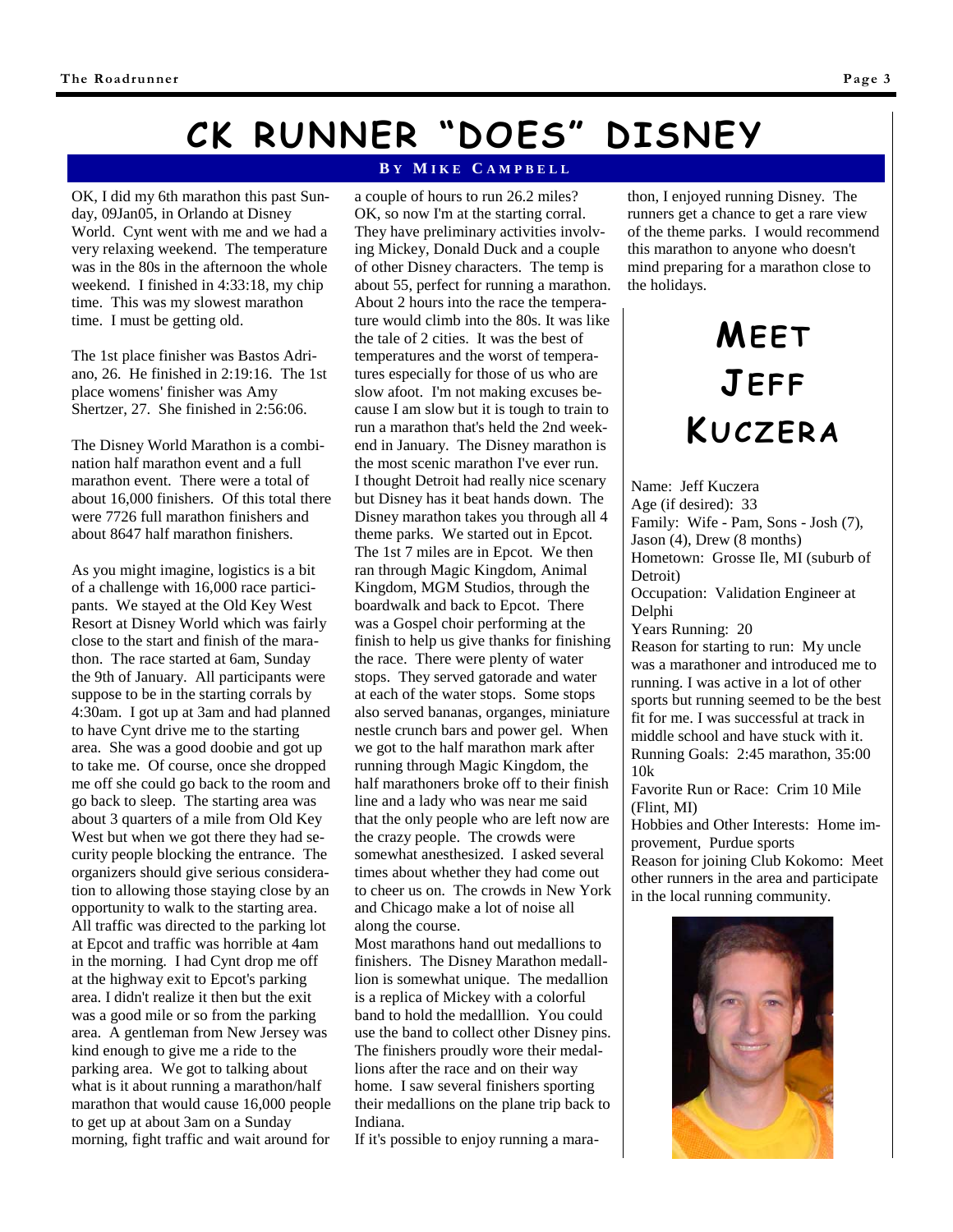# **RACES RAN Runners**

Florida Gulf Beaches Halfathon 13.1 miles Dec 12, 2004 Clearwater, Florida 1. Keith Sawayda 1:15:41 1.w. Vicki Jetton 1:25:07 (8th Overall) 642 finishers (308 men, 334 women) CK: 397. (162nd female) Joyce Pennycoff 2:08:49

Rock 'n' Roll AZ Half Marathon 13.1 miles January 9, 2005 Phoenix, Arizona 1. Thomas Lentz 1:10:53 1.w. Miho Ichikawa 1:15:07 (8th overall) 15,848 finishers (5,855 men, 9,993 women) CK: 37. (32nd male) Byron Bundrent 1:21:59

HP Houston Marathon and Half Marathon January 16, 2005 Houston, Texas Marathon 1. David Cheruiyot 2:14:50 1.w. Kelly Keane 2:32:30 (9th overall) 5,733 finishers (3,710 Men, 2,023 Women) CK: 810.Mike Deardorff 3:36:45 1180.Charlie Skoog 3:47:10 2625.Tom Miklik 4:20:52 Half Marathon 1. Julius Kibet 1:03:17 1.w. Olga Romanova 1:12:36 6,740 finishers (3,106 Men, 3,634 women) CK: 96. Byron Bundrent 1:22:42

# **2004-2005 CK POINTS**

40-44

45-49

50-54

John Sites 2-55M Charlie Skoog 2-52M Mike Deardorff 2-49M Michael Campbell 2-45M Chuck Masters 2-40 Mark Shorter 2-30 Dave White 2-27 Steve Wand 1-8 Larry Grant 1-6

Byron Bundrent 2-60H Brian Reinhardt 1-35M Ken Swinehart 2-32 Terry Bogue 1-20 Gary Jewell 1-20 Dana Neer 1-20 Mark Webster 1-20

Al Hochgesang 2-40 RJ Kerr 2-40V Russ Hovermale 2-35 Eric Mathew 2-32 Ray Tetrault 2-27 Brent Marner 1-20 Greg Townsend 1-20V Earl Strong 1-10 Matt Bolinger 1-9 Jeff Hemmeger 1-8

Races scored include any marathon-M, half marathon-H, or volunteer-V.

0-12 Kierra Howell 2-40V

Women

Waverly Neer 1-20 Kayla Reinagle 1-20 Mindy Tetrault 1-20V 13-19

20-24

Megan Tetrault 2-35 Vanessa Lorenz 2-32

Amber Longwith 2-28 Anna Hurlock 1-20 Sarah Bauson 1-10

Luara Bauson 1-9

Grace Bauson 1-20

Michelle Tetrault 1-20 25-29

Kelly Wright 2-40 Shannon Reinagle 2-35 Justine Eads 2-32 Allison Irvin 2-30

### 30-34

35-39

40-44

Heather Weber 2-40 Julanne Packard 2-20 Lisa Stucker 1-15 Jeanette Merritt 1-12

Gina Sheets 2-40

Angie Banush 2-32 Tami Moore 2-29 Tracy Carden 1-15 Teresa Long 1-10

Patti Reinhardt 2-35 Sharon Miller 2-32 Lynn Howell 2-30 Roxanne Burrous 1-20 45-49

Cassie Bauson 1-20 Cheryl Marner 1-20 Brenda Masters 1-20V Ellen Marie Nichols 1-15

Joyce Pennycoff 2-55HV Robin Tetrault 2-32 Christine Williamson 2- 29 Sara Miller 1-20 Lorene Sandifur 1-20 Rhenda Acton 1-10 Robin Cole 1-8

55-59

50-54

Karmen Glaspy 1-20V

Men

0-12

Quinn Reinhardt 2-40 James Longwith 2-35 Joshua Revils 2-32 Leighton Adair 1-20 Keith Bauson 1-10

#### 13-19

Brandon Sheline 2-35 Daniel Riffe 2-32 Sam Williamson, Jr. 2-29 Mason McGovern 1-20 Steve Peugh 1-20 Bryan Phillips 1-20 AJ Robinette 1-10

#### 55-59

Mark Eads 2-32 Josh Daugherty 1-20 Seth Daugherty 1-15

25-29

20-24

Matt Yarosz 2-40 Kevin Sites 1-20

#### 30-34

William Irvin 2-40V TA Weber 2-35 Jeff Kuczera 1-20

35-39

Ron Moore 2-40 Michael Graham 2-32 Andrew Maibaum 2-30 70+

Bill Heck 2-40 Milt Brown 1-20V

#### **Walkers**

Women

Mary Miller 2-40 Amanda Pena 2-35 Debbie Riffe 2-32 Jane Inman 2-29 Raye Jean Swinehart 2- 28 Sona Camp 2-27V Pat Robertson 2-26 Cynthia Sanders 2-24 Debra Bowman 2-22V Geana Moore 1-20 Jan Stucker 1-20 Marsha Daugherty 1-10 Sylvia Burgin 1-5

#### Men

Jerry Lambert 2-35 Keith McAndrews 2-32 Tim Taflinger 2-29 Steve Inman 2-27 Jackie Sanders 2-25 Jack Sanders 1-20 Tim Revils 1-20 Rick Spencer 1-20 Melvin W. Hobbs III 1- 20 Toney Lorenz 1-20 David Plantenga 1-20V Russell Fox 1-10 Robin Michael 1-8 Dave Woelfel 1-6

60-64 Bill Barnett 2-40 Dale Sullivan 2-35 Stan Shuey 2-32 Ernie Strawn 1-10

David Hughes 2-49M Ricke Stucker 2-40 Ed Oliphant 2-35 Sam Williamson, Sr. 2-32 Tom Miklik 2-30M John Wiles 2-28 Garry Hill 1-7

### Jim Burrous 1-9 65-69

John Norris 2-40 Robert Cupp 2-35 Dick Summerton 1-12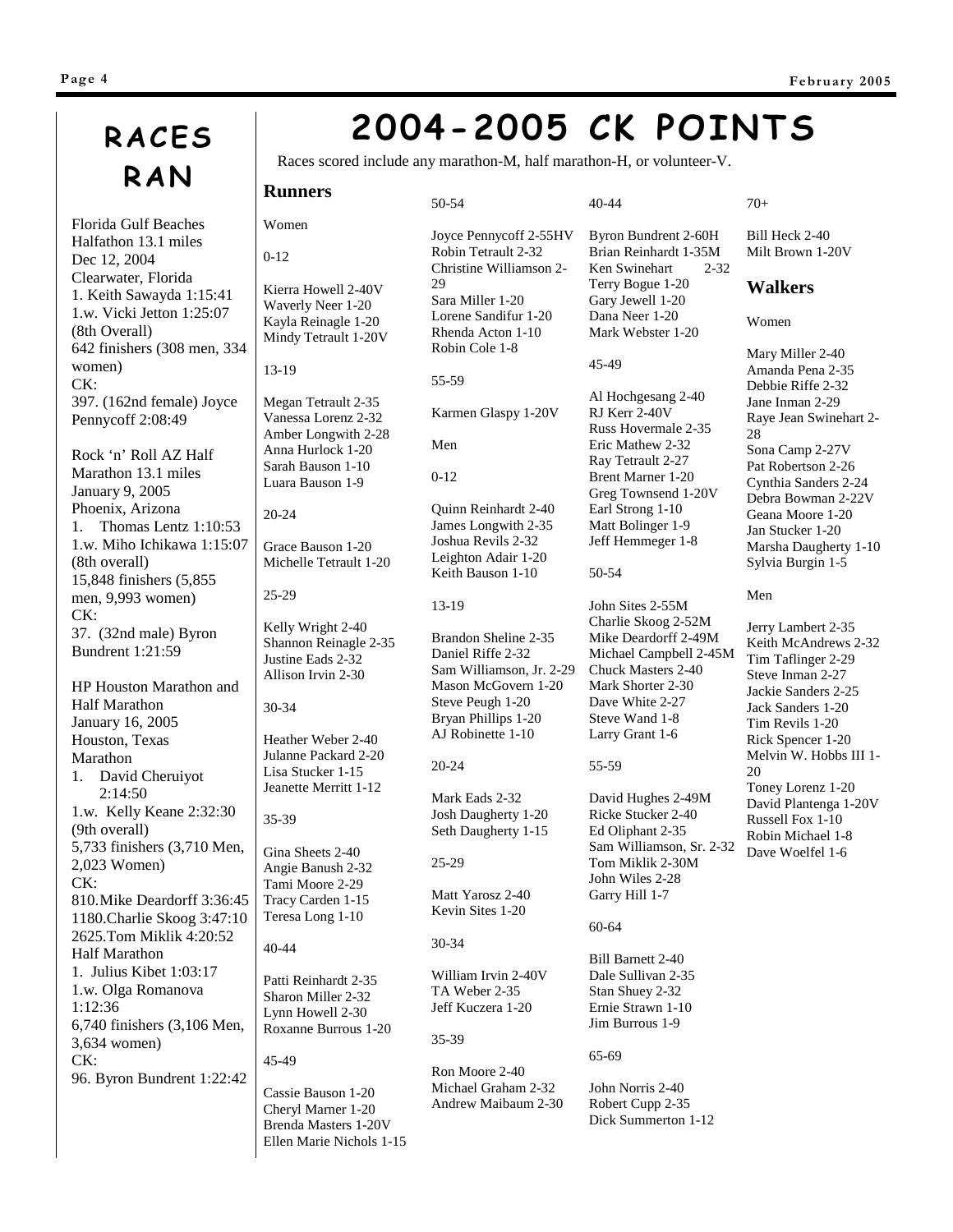**GIVING THANKS** By Charlie Skoog

I can't explain what happened on December 31, 2004, but I certainly enjoyed the setting for CK's annual New Year's Eve 5K. Four days earlier the Walk of Excellence in Foster Park was blanketed with 8" of snow and a few days afterwards, the race course was completely flooded, but in between we enjoyed a perfect day to run, walk, and fellowship with new and old friends. With 147 finishers it was another record day! Thanks again to Matt at Comprehensive Planning Corporation for the gloves and cool stocking caps, Kim Vanskyrock and the Senior Center staff, John Martino and Kokomo Parks staff, Mike from Fazoli's, Ray's Transition group, and all the volunteers who were part of a wonderful team effort. I'm already looking forward to next years event but I also must say that I sometimes wonder what if? I guess we will cross that bridge and hope it is not under water! As usual my first road trip running event of the new year was the **Siberian Express** 7.6 mile trail run on January 8. This race normally attracts over 500 participants from throughout the Midwest who hope to proudly say, "I survived the Siberian!" The race flyer boldly states NO WIMPS and "Don't listen to others who say you're nuts!" This years race featured 4 inches of fresh snow which mercifully kept the mud somewhat covered, but also contributed to knee deep creek crossings. Club Kokomo was well represented with Coach Dana Neer leading a large Western contingent finishing 33rd and Anna Hurlock 5th overall women. Top local finisher was Jimmy Jackson in 19th place and Angela Minnefield also earned a clothing award.

# **GIVING THANKS**

#### **B Y C HARLIE S KOOG**

tempt to qualify for Boston 2005 by running under our age group standard time of 3:35:59. Mike was ready, I was willing, and a hobbling Tom, was great support, as he attempted to add another state in his 50 States quest. Adding to our enjoyment

was Byron Bundrent who was visiting his sister, Cynthia, and running his second 1/2 marathon in as many weeks. Byron had visited another sister and run Phoenix the previous weekend, finishing 37th overall with an outstanding time of 1:21:58. Byron and Cindy picked us up at the airport and we all went to the race expo together and had a great time, almost talking Cindy into joining us on race day by running the 5K. Sunday morning, January 16, was perfect marathon weather with temps in the high 30's, gradually warming up to the low 50's. I was able to catch a glimpse of Byron as he was running strong in the 1/2 and I was approaching the 8 mile mark. Byron went on to finish in another fine time of 1:22:42, which has to be some kind of record for back to back 1/2

marathons, run by a 400 meter track champion. Way to go Byron and thanks to you and Cindy for making a special marathon weekend even more special. What really made the trip for me was being part of a best friends long time quest to qualify for Boston. Mike ran a smart race, and gave it everything he had, which was a lot. I ran a not so smart race but was still thankful to be part of Mike's quest along with Tom. When Mike caught me around mile 22, I knew I would not be

running Boston in 2005, but Mike still had a shot and that's when my focus shifted. Although feeling about as bad as a runner can feel, I was thankful for so many things, including the prayers of many of our special friends. As I strug-

> gled to the finish, it was my prayer that Mike would succeed where I had failed. Mike did succeed, running a personal best by almost 8 minutes, bettering a marathon time from over twenty years ago. Mike's chip time of 3:36:45 fell an agonizing 46 seconds short of an automatic Boston qualifier. I was next with a 3:47:10 and Tom met his goal of running sub 10 minute miles with a fine time of 4:20:52. As I type this report, back still aching, I realize that we can be winners in so many different ways. It's not just a told there is a good

chance his time is close enough to the standard to merit inclusion in this year's race. I have applied to volunteer for the race so the dream and journey continue.

### **OAKBROOK VALLEY 5K, SATURDAY FEB. 12, 10 AM**

The next Club Kokomo points event will be at beautiful Oakbrook Valley Park

(Continued on page 7)



finish time that's all important to me now. Sharing a dream and a journey can be just as meaningful. Mike's Boston dream is still alive. He has been

#### To check for other "survivors" visit www. kennekuk.com. The Siberian was supposed to be a tune-up for the **Houston Marathon** the following weekend and everything was falling nicely into place except for my back, which was definitely out of place! Nevertheless, I was looking forward to racing one of North America's fastest and best supported marathon courses, along with good buddies Tom Miklik and Mike Deardorff, with the idea that Mike and I would at-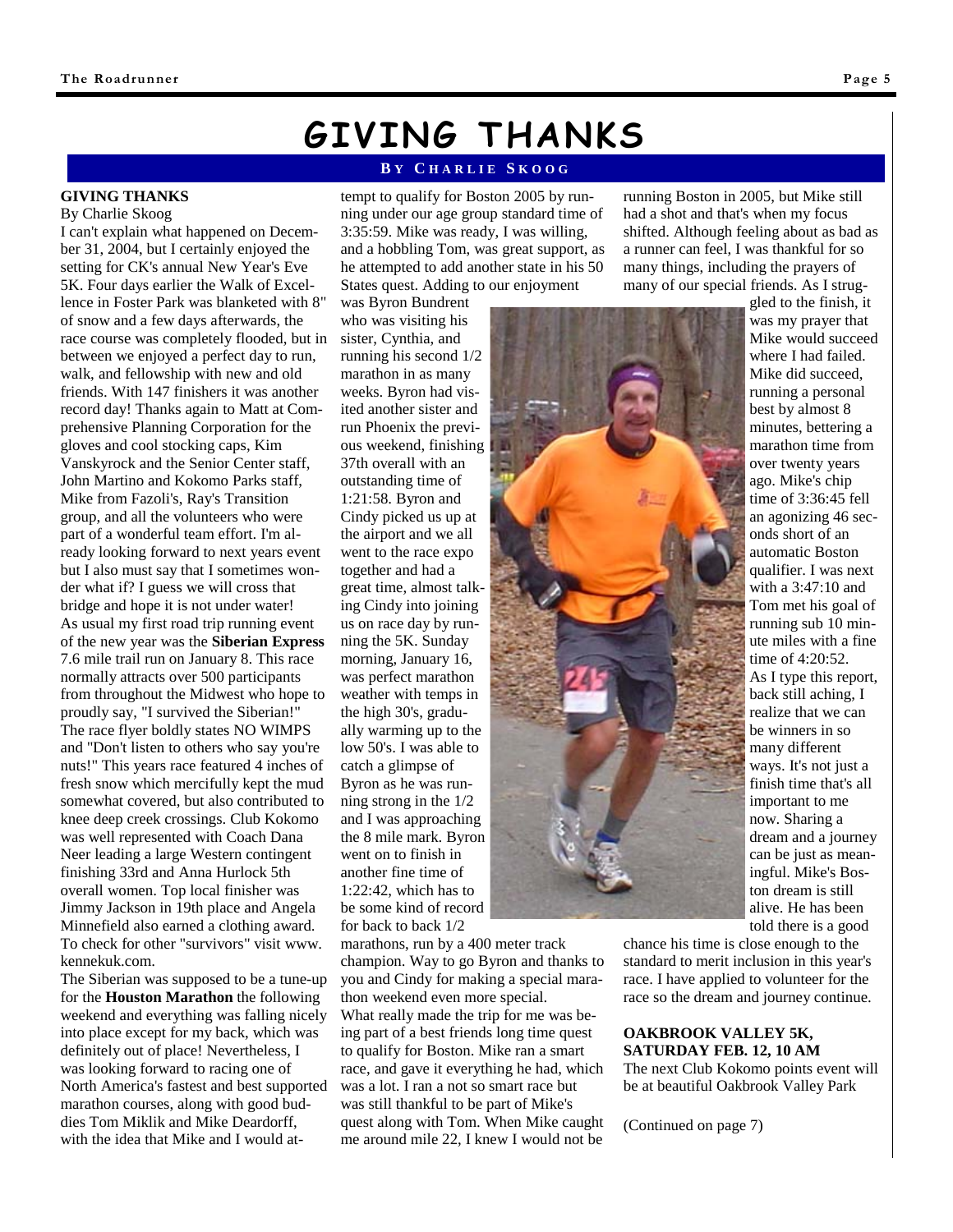# **ON THE ROADS**

#### **B Y J OHNNY 'O**

#### **CHANGE CAN BE GOOD**

We know it's better physically and mentally to run or walk different courses. We, however, tend to traverse the same route day after day, week after week, year after year. We do this because we don't like change. At a young age, Club Kokomo Roadrunner Stephanie Miller is learning that change can be very beneficial, especially in the long run.

Stephanie is the daughter of Tim and Mary Miller of Bunker Hill, Ind. The Millers have been Club Kokomo members since Stephanie was in middle school. Mary is an avid race walker, who was named CK's 2004 Co-Women's Walker of the Year.

Stephanie has always wanted to help children, so when she started school three years ago at Indiana Wesleyan University, she began studies to become a medical doctor specializing in pediatrics.

"Something" in being a doctor, however, did not feel right to her, and it was not the course work. She enjoyed "every minute of class." In fact, the junior has a 3.71 grade point average on a 4-point scale.

She discovered the "something" was family. Stephanie always knew that it would be important for her to spend time with her family, and she concluded that it would be difficult to do that as a medical doctor. Her school advisor, who is a medical doctor, told her doctors are always on call and family time is sacrificed.

 After her freshman year, Stephanie decided to change her major to pediatric nurse practitioner. When she changed majors, she felt a "sigh of relief." As a nurse practitioner, she believes she will have more time to spend with her family.

Her career goal was not the only change Stephanie made during her freshman year at Indiana Wesleyan. She also changed her thinking about how an athlete should recover from a serious injury.

When Stephanie was a senior at Maconaquah High School, she not only was one the best runners in Central Indiana, but she also was a very good basketball player. It was while playing basketball that she suffered a terrible injury. She tore her anterior cruciate ligament. The

ACL is one of four ligaments within the knee joint that stabilizes and controls the rotation of the knee.

Stephanie had surgery to repair her ACL on Dec. 27, 2001. She, however, started training in March for the high school outdoor track season. Training and competing so soon after the injury was a huge mistake. Her knee became "stiff and stuck in one position," and she had to have surgery again in August to remove scar tissue.

Fortunately for Stephanie, Indiana Wesleyan Cross Country Coach John W. Foss understood that such injuries as Stephanie's needed time to heal.

"As Stephanie entered college (fall, 2002), she was going through a difficult recovery," Coach Foss said. "She was so determined that I had to convince her to be patient with her knee. We chose to red shirt her that first cross country season and bring her back very slowly."

Such an approach is not easy for an athlete like Stephanie. "There is nothing more difficult for an incoming runner than to have to switch your mood from the enthusiasm and excitement of a new year, a new team, and a new level to patiently watching everyone else," Coach Foss continued. "Stephanie couldn't even run at practice in the fall, (but) she amazed me. She was always there and always trying to learn. She learned patience, but didn't lose her fire to run and compete. Many athletes would have said, 'I'll do what I have to do, but no more,' (but) not Stephanie. She was constantly searching for ways to help the team."

As a sophomore, Coach Foss said Stephanie had a good fall, but both of them were still very cautious about her knee. "Her confidence had never been strong, but the injury recovery had made it worse," he said. "We worked hard on that and the results were a 5K on the track last spring in 18 minutes and 56 seconds, and then this fall, her junior year, her best cross country season ever."

The 5K cross-country courses Stephanie competed on last fall were not "fast," because of "hills and poor footing." Still, Stephanie recorded 19:38 at

the Indiana Wesleyan University Invitation on Oct. 19. She finished  $10<sup>th</sup>$  overall and ninth among the 27 women on her cross-country team.

At the Mid-Central Conference meet at Grace College in Warsaw, Ind., on Oct. 23, Indiana Wesleyan beat 11 other schools for the title. Stephanie was 8th on her team in 19:52 and  $12<sup>th</sup>$  overall, which earned her All-Conference distinction.

At the National Christian College Athletic Association's national championship in Cedarville, Ohio, on Nov. 13, the team finished third out of 30 teams, and Stephanie was 44<sup>th</sup> overall and her team's 6th finisher in 19:59. The team won the Regional National Association of Intercollegiate Athletics meet Nov. 6 in Mishawaka, Ind., where Stephanie finished  $16<sup>th</sup>$  overall and 7th on the team in 19:40 and went with the team as an alternate to the National NAIA meet. The team finished seventh at the national meet Nov. 20 in Louisville, Ky.

Stephanie is running the 1500- and 3000-meter races during the indoor track season, which started the end of January. She plans to run the 1500- and 5000 meter races during the outdoor season, which starts in early March with the Polar Bear Meet. The meet is called the Polar Bear for a reason: "They had to plow snow off the track last year."

Stephanie enjoys the three types of running for different reasons. "Cross Country is like a family; indoor is fun because you feel real fast running 45 second laps on the 200-meter track; and outdoor is great because I'm in top shape after competing all school year. I also like watching all the other events in outdoor track."

"Stephanie is doing great," Coach Foss said. "We are anticipating a great spring with Steph in the 5K and getting back into the mile as well. Her confidence continues to grow. She is an outstanding leader and fiercely determined to be her best."

As for her knee, it "is good," Stephanie said. "I've learned that if you have

(Continued on page 7)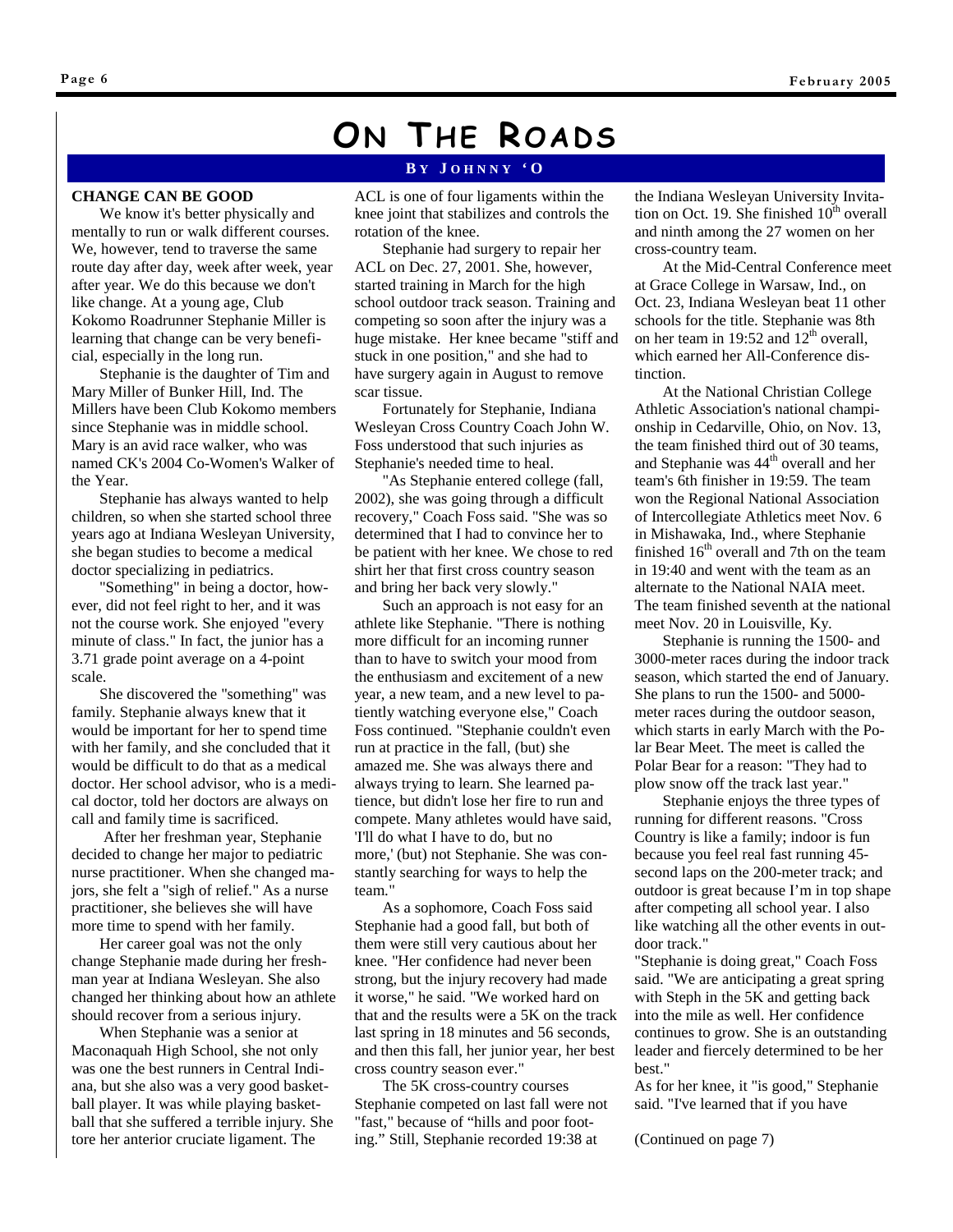## **O N T H E R OADS ( C ONT FROM PAGE 6)**

surgery, you have to take it slow coming back. You can overcome your injury. It will take a lot of hard work and dedication, but don't let that get you down. Keep the hope and take it slow."

As a young woman, Stephanie has discovered that the "best laid plans of mice and men (and women), often go astray." More importantly, she has learned to change and to adapt when her plans "go astray." It's a lesson for us all.

#### **TOOT – TOOT**

That sound you hear is Johnny 'O tooting his own horn, because he has made a Final Four! Johnny 'O has been selected 2004 Road Runners Club of America's Club Writer for the Central Region, which includes 13 states and 107 clubs.

RRCA is divided into four regions – Central, Eastern, Southern and Western - with 670 running/ walking clubs and 160,000 members. Judges will select the winner of its Jerry Little Memorial Journalism Award from the four Region winners. RRCA will announce the national winner at its national convention in May.

In the Region contest, Johnny 'O submitted columns on CK Hall of Fame member Jim Schneider comparing his first marathon to his  $100<sup>th</sup>$ ; CK's trip to the Top of Utah Marathon; and Johnny and Anne 'O's Cooper River Bridge Run in Charleston, S.C. The Jim Schneider column was sent to the national judges, because only one of the columns could be submitted and Central Region Director Beth Onines, who contacted Johnny 'O, said the Schneider column was her favorite.

#### **RACE FOR THE CURE**

Johnny 'O is organizing a team for the 14<sup>th</sup> annual Susan G. Komen Breast Cancer Foundation Indianapolis Race for the Cure on April 16.

Last year, 36,000 participants raised more than \$1.3 million. Seventy-five percent of that total was

given to 19 central Indiana agencies and organizations to fund screening, treatment, and followup care for under-served women, education on breast health and early detection, and outreach programs specifically targeted to breast cancer. The remaining 25 percent went to the Susan G. Komen Breast Cancer Foundation Award and Research Grant Program.

Johnny 'O urges everyone to register online. It's easy. Just do the following:

1. Go to www.komenindy.org 2. On the left column, click Race for Cure and then under the headline "Join Us…" and in the first paragraph, click "Click here." If you ran the race last year, follow the instructions under the headline, "Are you a returning…" If you did not run last year, click "Join an existing team," and follow the instructions. If you do not have access to a computer, contact Johnny 'O at 452-6706 no later than Mar 8.

#### **FINAL THOUGHT**

Johnny '0's Irish eyes will be smiling on St. Patrick's Day even though the way he normally celebrates will be different this year. First, he'll be teaching a class from 6 p.m. to 10 p.m. so water and soda will be his drink of choice. Second, he won't be running the Shamrock Race for the first time in years because of an injury.

Johnny 'O's right arm is in a splint. He walked into a dark room, tripped over a computer cart, and crashed into a desk and then the floor on Jan. 9. The impact pulled from his elbow the tendon that's attached to the triceps. Dr. Aaron LeGrand reattached the tendon on Jan. 21. And, to answer an often asked question: No, Johnny 'O was not having an early St. Patrick's Day celebration on Jan. 9!

## **GIVING T HANKS**

**( C ONT FROM PAGE 5)** 

Located on 950 west in Howard County. If you are unfamiliar with the location, Gary has an excellent map on the club web-site at www.ckrr.us. Oakbrook will be the site of the 2005 Western High School CC Invitational. If conditions allow we will use Western's cross country course for this event. If conditions are horrendous, we will run and walk on the standard road course, which can also be horrendous. Please join us for an exciting late-winter adventure! Post race refreshments will include Charlie's famous vegetarian lentil soup. Since Charlie does not do desserts, dessert offerings are welcomed. Plan on staying for lunch as we discuss future club road trips including the Big Fall Marathon Trip to Maine. The existing club record for a marathon trip is nineteen and I'm sure that is one record that will be going down this year! It was at last years Oakbrook event that **Coyote Kids** was born. This year be part of history as we inaugurate Howard County's newest and best CC course. Please remove muddy shoes before entering the lodge and we thank Oakbrook Community Church for the use of this wonderful facility.

#### **CLUB KOKOMO MINI TRAINING CONTINUES**

Visit www.ckrr.us and click on Mini-Training for a schedule of our upcoming Wed. night training run locations. We are meeting at Rodgers Pavilion in Highland park and the Country Club Hills Park Building on alternating weeks. Click on Gentilly in the program description for an excellent map to the Country Club Hills site. The building address is 1805 St. Charles Court but the parking lot is accessed from Gentilly. Bring a friend as we try to match a pace to every participant.

I can be reached at runckrr@aol.com or 457-2607. See ya on the roads and trails!

## **OTHER NOTES**

Old Ben will have a 1-mile fun run that is not included in the Race Flyer for anybody interested.

The Black Walrus 4-miler will happen again this year. It will be held at Tipton High School as in the past at 2:00 P.M. on March 6. It will not be a points race, however.

Reminder to walkers: When you sign up to walk a race you must walk the entire distance. When a member joins CK they must declare as a runner or walker and cannot change until the following race year.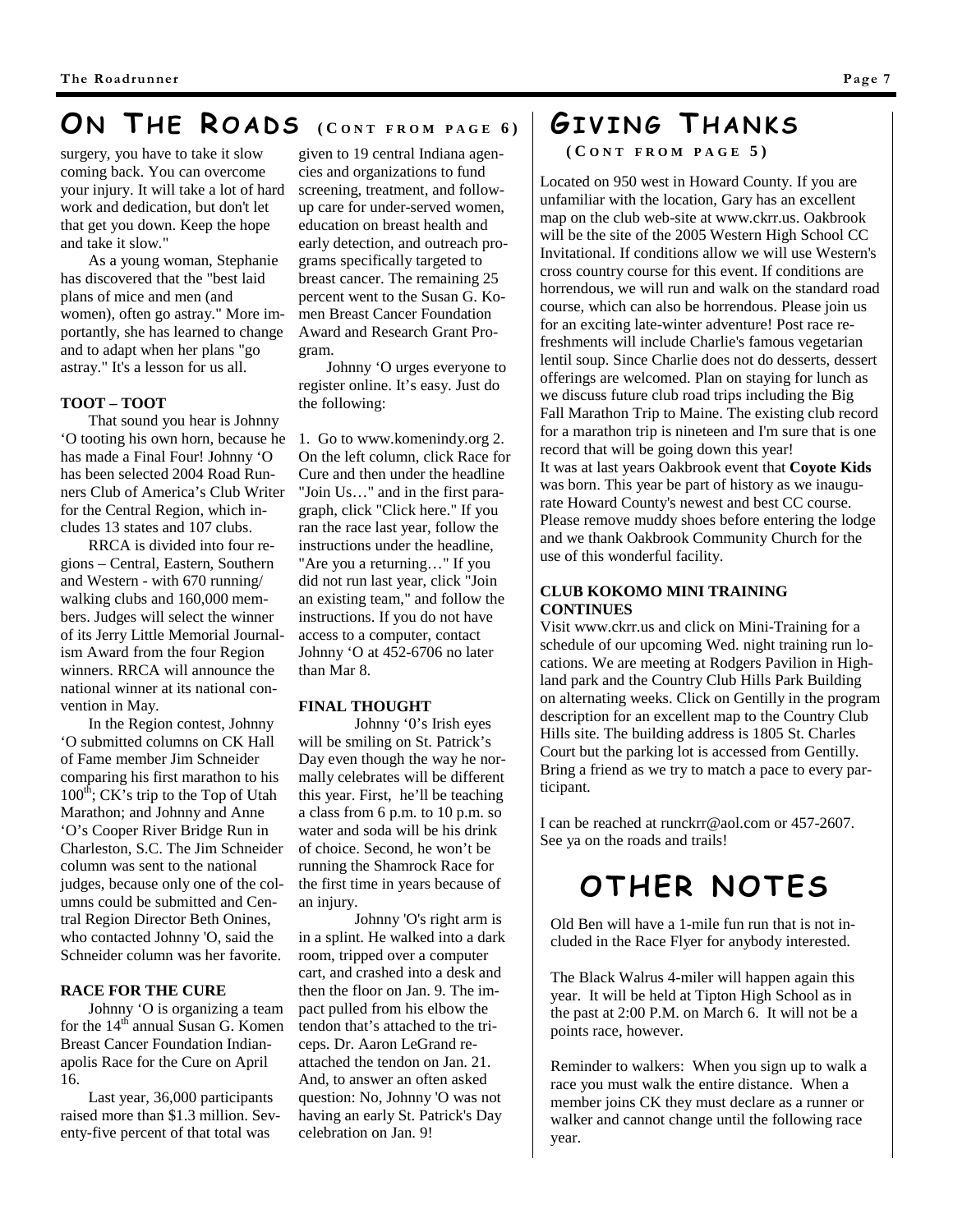# **2004-2005 CK RACE SCHEDULE**

February 12 CKRR 5K Run/ 5K Walk Time: 10 AM Location: Oakbrook Park March 12 Norris Insurance Amboy 5K Run/ Walk Time: 9 AM Location: Comm Building March 26 Old Ben 5K Run/ Walk Time: 9 AM Location: Highland Park April 02 CKRR Ultimate 10 Mile Run & 5 Mile Run/ Walk Time: 9 AM Location: Logansport, IN April 16 Race for the Cure 5K Run/ Walk Time: 9 AM Location: Military Park, Indy 10 points for each finisher May 14 CKRR 5K Trail Run/ Walk Time: 8 AM Location: Peru River Walk May 21 Norris Insurnace 4 Mile Run/ 3 Mile Walk Time: 8 AM Location: Jackson Morrow Park June 04 Helping Hands 5KRun/ Walk Time: 8 AM Location: Sharpsville, IN June 11 Norris Insurance 5 Mile Run/ 5K Walk Time: 8 AM Location: Greentown, IN June 17-18 Relay for Life Location: Kokomo High School June 25 Race for Grace, 5K Run/ Walk Time: 8 AM Location: Logansport, IN

# **CKRR Meeting Minutes**

#### **J ANUARY 10, 2005**

CKRR Meeting January 10, 2005

Ray Tetrault opened the meeting at 7:06 P.M.

Members Present

Ray Tetrault – President Brian Reinhardt – Newsletter Editor Milt Brown Robin Tetrault Stan Shuey Jody Howell Charlie Skoog Keith McAndrews Jackie Sanders Cynthia Sanders Patti Reinhardt

Reports

No financial report – Mark Shorter was absent due to previous commitment. Oakbrook Race Will be Saturday, February 12 at 10:00 A.M. Dana Neer is waiting to hear from Steve Auth about using a portion of his land for a 5k cross country course. Coyote Kids Will start at 6:00 P.M. on June 9 and run every Thursday until the awards on July 21. A second timer was purchased to expidite the events. Parks Department will install permanent markers after course is determined for each event. Course information should be submitted to them

Old Business

by April 1.

Mini Training Program Finalized and approved the schedule. Brian Reinhardt will email to Gary Jewell for inclusion on the website. Second vote on president signing checks – approved by unanimous vote.

New Business Editor Volunteer – Brian Reinhardt volunteered to be editor and was ap-

proved by unanimous vote. Ray asked the question, "What does CKRR want to accomplish over the next two years?" and asked us to give it some thought for future meetings. Newsletter Ideas Recognize new members by Patti Reinhardt Recognize birthdays by Patti Reinhardt "Faces in the Crowd" by Ray Tetrault An idea to have a duathlon with the bike club was submitted by Charlie Skoog. The idea met positive response. He'll do some more checking on the logistics of doing so Race Directors A mentoring program was suggested by Ray Tetrault

Creation of a "Race Directors Policy Handbook" was submitted by Charlie Skoog and approved by unanimous vote.

Other Business

- Motion that all scholarships be paid directly to the beneficiary by Milt Brown. Seconded by Robin Tetrault. Approved by unanimous vote.
- Motion that we have a staggered start for runners/walkers to alleviate the "log jam" at the start of races. Seconded by Patti Reinhardt. Approved by unanimous vote.
- Motion that we take a look at ages of walkers and determine some age groups accordingly by Milt Brown. Seconded by Brian Reinhardt. Approved by unanimous vote.

The meeting ajdjourned at 8:37 P.M.

**Ray asked the question, "What does CKRR want to accomplish over the next two years?"** 

(Continued on page 9)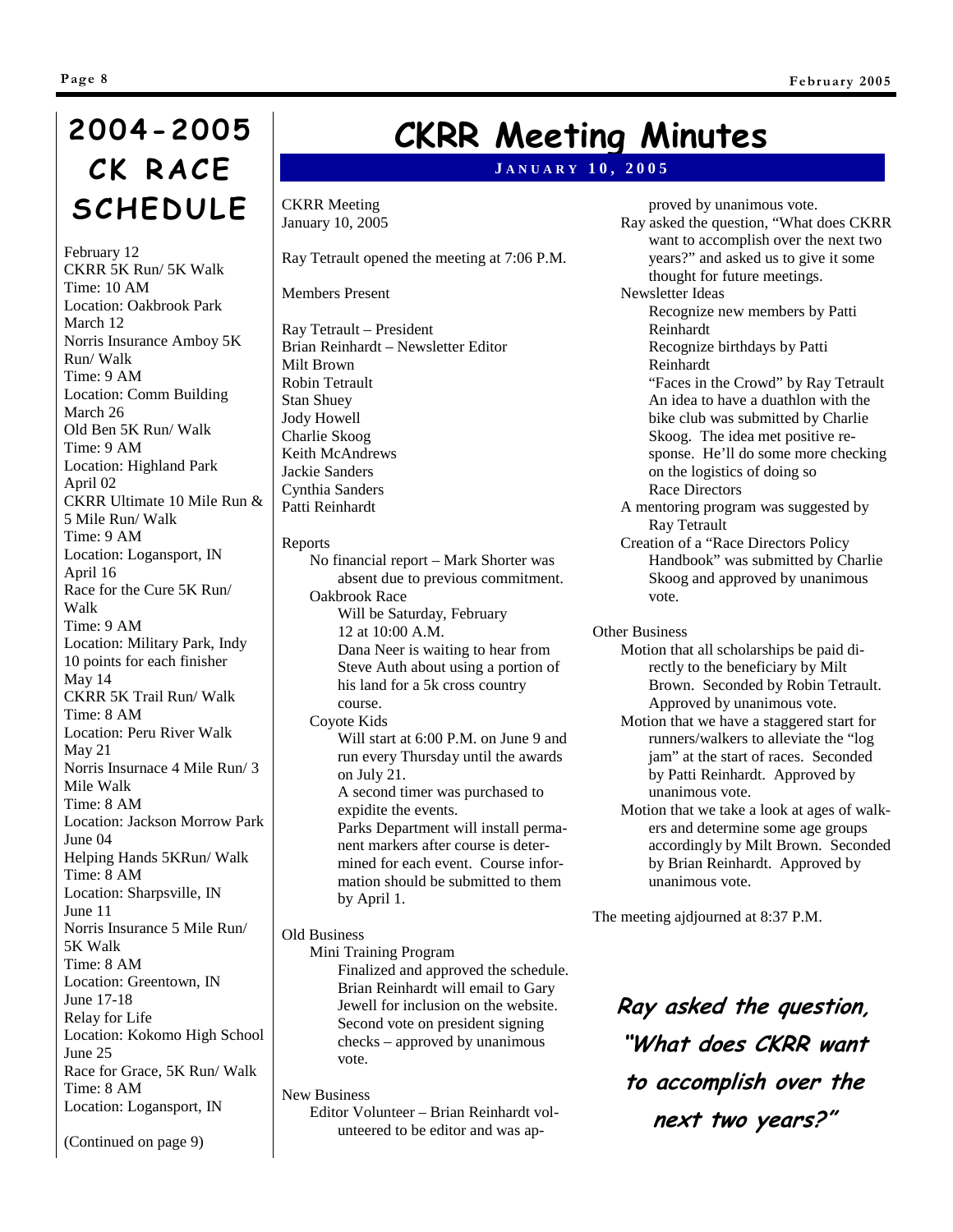# **NEW YEAR'S EVE 5K RESULTS**

#### **Foster Park, Dec 31, 2004**

Club Kokomo New Year's Eve Day Race Sponsored by Comprehensive Financial Corporation

#### 5K run

1. Dustin Rose 16:53 Western High School 2. Bryan Phillips 17:14 3. Josh Daugherty 17:33 4. Jeff Kuczera 17:45 5. Byron Bundrent 17:46 8. Seth Daugherty 18:11 9. Brandon Sheline 18:24 10. Matt Yarosz 18:33 12. Daniel Riffe 18:45 13. A.J. Robinette 18:51 15. Chuck Masters 19:32 16. Brian Reinhardt 19:53 18. Anna Hurlock 20:17 1st Female Western HighSchool 19. Heather Weber 20:27 20. Al Hochgesang 20:36 22. Ricke Stucker 20:57 23. John Sites 21:05 24. Kelly Wright 21:11 25. Russ Hovermale 21:15 26. Sam Williamson, Jr. 21:56 27. Keith D. Hill 21:58 28. Eric Mathew 22:09 29. Charlie Skoog 22:13 30. Mark Shorter 22:23 31. Earl Strong 22:35 35. Matthew Bolinger 23:12 36. Mike Deardorff 23:19 37. Ed Oliphant 23:21 39. Mike Daugherty 23:36 41. Jeff Hemmeger 23:46 42. Bill Barnett 23:51 43. Ron Moore 23:53 44. Nicole Parry 24:04

45. John Norris 24:08 46. Ray Tetrault 24:12 47. Jarred Hall 24:17 48. Sam Williamson, Sr. 24:18 49. Roxane Burrous 24:27 50. Gina Sheets 24:28 53. Tracy Carden 24:49 54. Shannon Reinagle 24:51 56. Dale Sullivan 24:58 60. Grace Bauson 25:06 61. Stan Shuey 25:32 62. Bill Heck 25:33 63. Megan Tetrault 25:35 64. Tom Miklik 25:37 65. Steve Wand 25:39 66. Sara Miller 25:40 67. Angie Banush 25:42 68. Dave White 25:56 69. Joyce Pennycoff 26:00 71. Ernie Strawn 26:21 72. David Hughes 26:27 73. Quinn Reinhardt 26:30 74. Patti Reinhardt 26:30 75. Vanessa Lorenz 26:49 77. Cassie Bauson 26:55 79. Sarah Bauson 27:31 80. T.A. Weber 27:33 81. Laura Bauson 27:37 82. Teresa Long 27:49 83. Larry Grant 27:49 84. Jim Burrous 27:53 86. Robin Tetrault 28:29 87. Mark Eads 28:38 88. James Longwith 28:39 89. Justine Eads 28:57 90. Michael Graham 29:02 91. Rhenda Acton 29:21 92. Tami Moore 29:38 93. Allison Irvin 29:38 94. Lisa Stucker 29:39

95. Amber Longwith 30:02 96. Christine Williamson 30:24 98. Ken Swinehart 31:13 99. John Wiles 31:46 100. Andrew Maibaum 32:34 102. Joshua Revils 32:54 103. Robert Cupp 33:13 104. Marie Nichols 34:07 105. Robin Cole 34:22 106. Michael Campbell 35:00 107. Jeanette Merritt 35:22 112. Sharon Miller 42:19 113. Dick Summerton 42:54 115. Garry Hill 44:15 117. Keith Bauson 53:45 118. Kierra Howell 57:42 119. Lynn Howell 59:12 5K Walk 1. Rick Spencer 31:12 2. Jerry Lambert 32:23 3. Keith McAndrews 32:38 4. Russell Fox 32:41 5. Mary Miller 34:38 1st Female 6. Tim Taflinger 35:08 7. Amanda Pena 35:41 8. Robin Michael 35:50 9. Steve Inman 36:30 11. Dave Woelfel 37:19 12. Debbie Riffe 38:16 14. Marsha Daugherty 41:03 15. Jane Inman 42:14 16. Raye Jean Swinehart 42:19 17. Sona Camp 44:16 18. Pat Robertson 45:45 20. Jackie Sanders 47:37 21. Cynthia Sanders 50:33 27. Debra Bowman 60:40

> **Q UINN AND P ATTI R EINHARDT ENJOY A RUN TOGETHER A T THE N E W Y EAR ' S E V E 5 K R ACE . 60 DEGREE WEATHER GREETED NEARLY 150 RUNNERS AND WALKERS .**

# **RACE SCHEDULE (CONT)**

July 02 Haynes-Apperson 4 Mile Run/ 3 Mile Walk Time: 8 AM Location: Memorial Gymnasium, Kokomo, IN July 09 Iron Horse 4 Mile Run/ 3 Mile Walk Time: 8 AM Location: Logansport, IN July 16 Panther Prowl 5K Run/Walk Time: 8 AM Location: Western H.S., Russiaville, IN August 06 Norris Insurance 5K Run/ Walk Time: 8 AM Location: Converse, IN August 13 CKRR Age-Graded 4 Mile Run & 5K Walk Time: 8 AM Location: Highland Park October 01 11th Kokomo Symphony Run 5K Run/Walk Time: 9 AM Location: Highland Park October 08 Cole Porter 15K Run/ 5K Run/Walk Time: 8:30 AM Location: Peru, IN October 15 Norris Insurance 5 Mile Run/ 5K Walk Time: 8 AM Location: Bunker Hill, IN November 12 CKRR 4 Mile Run/ 5K Walk Time: 9 AM Location: McKinley School November 24 CKRR Thanksgiving Day Fun Run (non points) Time: 8 AM Location: Highland Park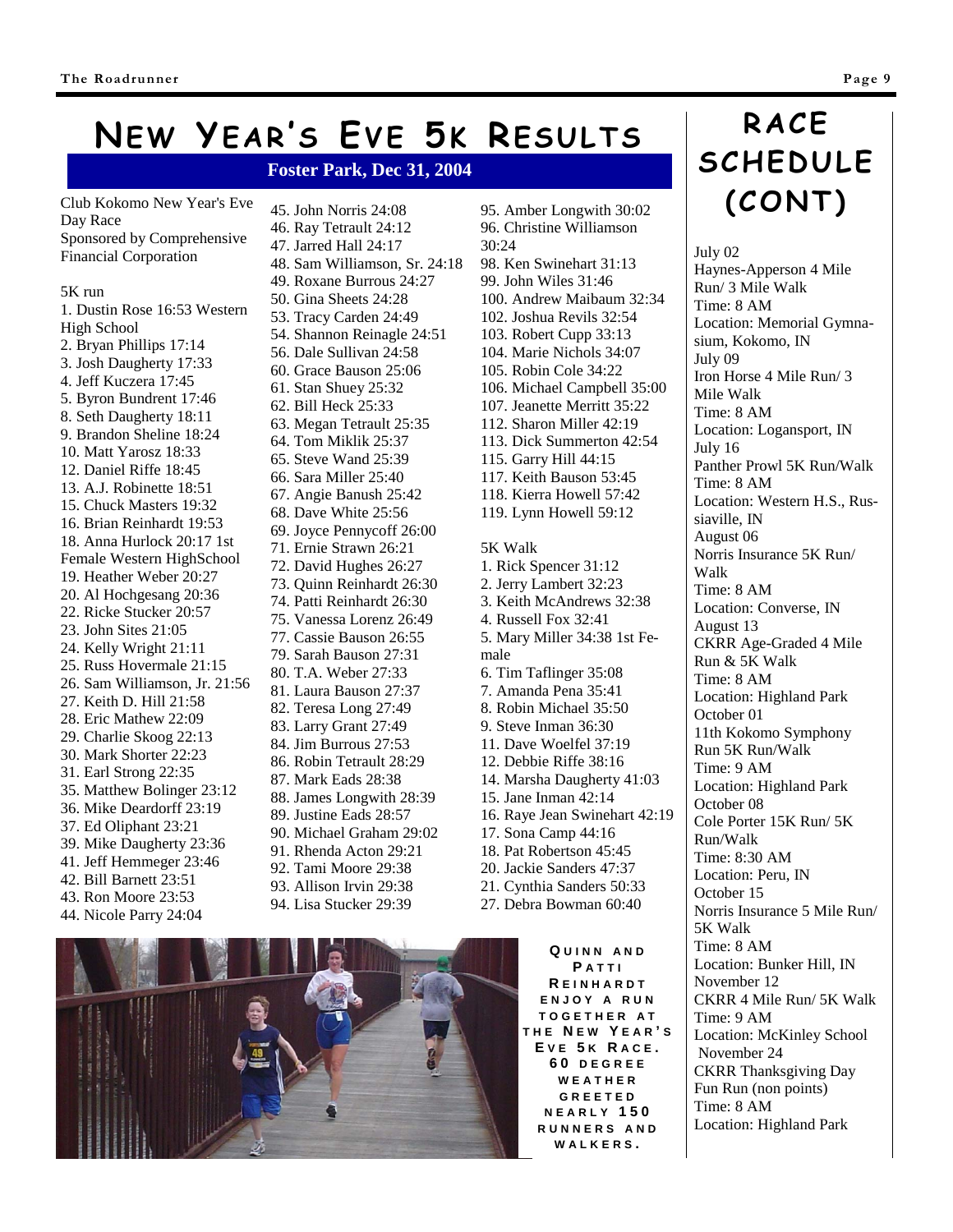

**Our informal training program is for the beginner, intermediate, or the experienced runner or walker who wants to train for the Indy Mini Marathon, or perhaps their first 5k. The program, based at Highland Park and Country Club Hills on alternate weeks, will feature weekly runs and walks led by friendly, experienced amateur trainers, over an accurately measured loop course.**

**The schedule is designed to improve endurance by increasing the length of the long run and to build confidence by running a portion of the runs at your individual goal pace. If you are not running Indy but would like to increase your speed and endurance, please join us. We will have cones set up at quarter and half mile intervals for those wishing to do interval workouts.**

**Included in the schedule are local weekend races where participants can test their fitness level. Race applications and additional training material will be available at the Wednesday runs. For more information call Ray Tetrault at 765-854-1393 or Charlie Skoog at 765-457-2607.**

**Participants will be required to sign a waiver protecting CK and Kokomo Parks and Recreation. Participants will receive running gloves compliments of Club Kokomo and Comprehensive Planning Corporation. We hope to have some guest speakers and occasionally time trials with distances ranging from one mile on up. The public will be invited to these time trials with incentives to all finishers, i.e., gloves or ribbons.**

**Country Club Hills is located at 1805 St. Charles Court. It can be found by taking West Boulevard to Conti Lane 0.1 mile east of Berkley Road or Tam-O-Shanter 0.2 miles East of Berkley Road and following either road to the second street. This is Gentilly Court. Park here even though the address is St. Charles Court.**

**Advanced and high mileage runners may want to consider arriving at 5:00 as their mileage increases. Trainers will be available for those that wish to do so.**

**We want to extend a special thanks to the Kokomo Parks and Recreation Department for the use of facilities, etc..**

| Week                                                                      | Date          | <b>Total Mileage</b> | <b>Race Pace</b> | <b>Day</b> | <b>Time</b> | Location                  |  |
|---------------------------------------------------------------------------|---------------|----------------------|------------------|------------|-------------|---------------------------|--|
| 16                                                                        | Jan 19        | 3                    |                  | Wed        | 5:30 P.M.   | HP at Old Ben             |  |
| 15                                                                        | Jan 26        | 3                    |                  | Wed        | 5:30 P.M.   | <b>Country Club Hills</b> |  |
| 14                                                                        | Feb 2         | 4                    | $\overline{2}$   | Wed        | 5:30 P.M.   | HP at Old Ben             |  |
| 13                                                                        | Feb 9         | 4                    | $\overline{2}$   | Wed        | $5:30$ P.M. | Country Club Hills        |  |
|                                                                           | Feb 12        | <b>CKRR</b>          | 5k Race          | Sat        | 10:00 A.M.  | Oakbrook Valley           |  |
| 12                                                                        | Feb 16        | 5                    | 3                | Wed        | 5:30 P.M.   | HP at Old Ben             |  |
| 11                                                                        | Feb 23        | 6                    | 4                | Wed        | $5:30$ P.M. | <b>Country Club Hills</b> |  |
| 10                                                                        | Mar 2         | $\overline{7}$       | 5                | Wed        | 5:30 P.M.   | HP at Old Ben             |  |
| 9                                                                         | Mar 9         | 7                    | 5                | Wed        | 5:30 P.M.   | <b>Country Club Hills</b> |  |
|                                                                           | Mar 12        | John Norris 5k       | 5k Race          | Sat        | 9:00 A.M.   | Amboy                     |  |
| 8                                                                         | Mar 16        | 8                    | 6                | Wed        | 5:30 P.M.   | HP at Old Ben             |  |
| $\overline{7}$                                                            | Mar 23        | 8                    | 6                | Wed        | 5:30 P.M.   | Country Club Hills        |  |
|                                                                           | Mar 26        | <b>IUK Old Ben</b>   | 5k Race          | Sat        | 9:00 A.M.   | HP at Old Ben             |  |
| 6                                                                         | <b>Mar 30</b> | 9                    | 7                | Wed        | 5:30 P.M.   | <b>Country Club Hills</b> |  |
|                                                                           | Apr 2         | Ultimate Challenge   | 5/10m Race       | Sat        | 9:00 A.M.   | Logansport                |  |
| 5                                                                         | Apr 6         | 9                    |                  | Wed        | 5:30 P.M.   | HP at Old Ben             |  |
| $\overline{4}$                                                            | Apr 13        | 10                   | 8                | Wed        | 5:30 P.M.   | Country Club Hills        |  |
|                                                                           | Apr 16        | Race for the Cure    | 5k Race          | Sat        | 9:00 A.M.   | Downtown Indy             |  |
| 3                                                                         | Apr 20        | 10                   | 8                | Wed        | 5:30 P.M.   | HP at Old Ben             |  |
| $\overline{2}$                                                            | Apr 27        | 8                    | 6                | Wed        | $5:30$ P.M. | <b>Country Club Hills</b> |  |
| $\mathbf{1}$                                                              | May 4         | 6                    |                  | Wed        | 5:30 P.M.   | HP at Old Ben             |  |
|                                                                           | May 5         | 3                    | $\Omega$         | Thu        | $5:30$ P.M. | HP Old Ben Packet Pick-up |  |
|                                                                           | May 6         | <b>REST</b>          |                  | Fri        |             |                           |  |
|                                                                           | May 7         | RACE DAY!            |                  | Sat        | 7:30 A.M.   | Downtown Indy             |  |
| Remember to visit the Club Kokomo Roadrunners Mini Tent in Military Park! |               |                      |                  |            |             |                           |  |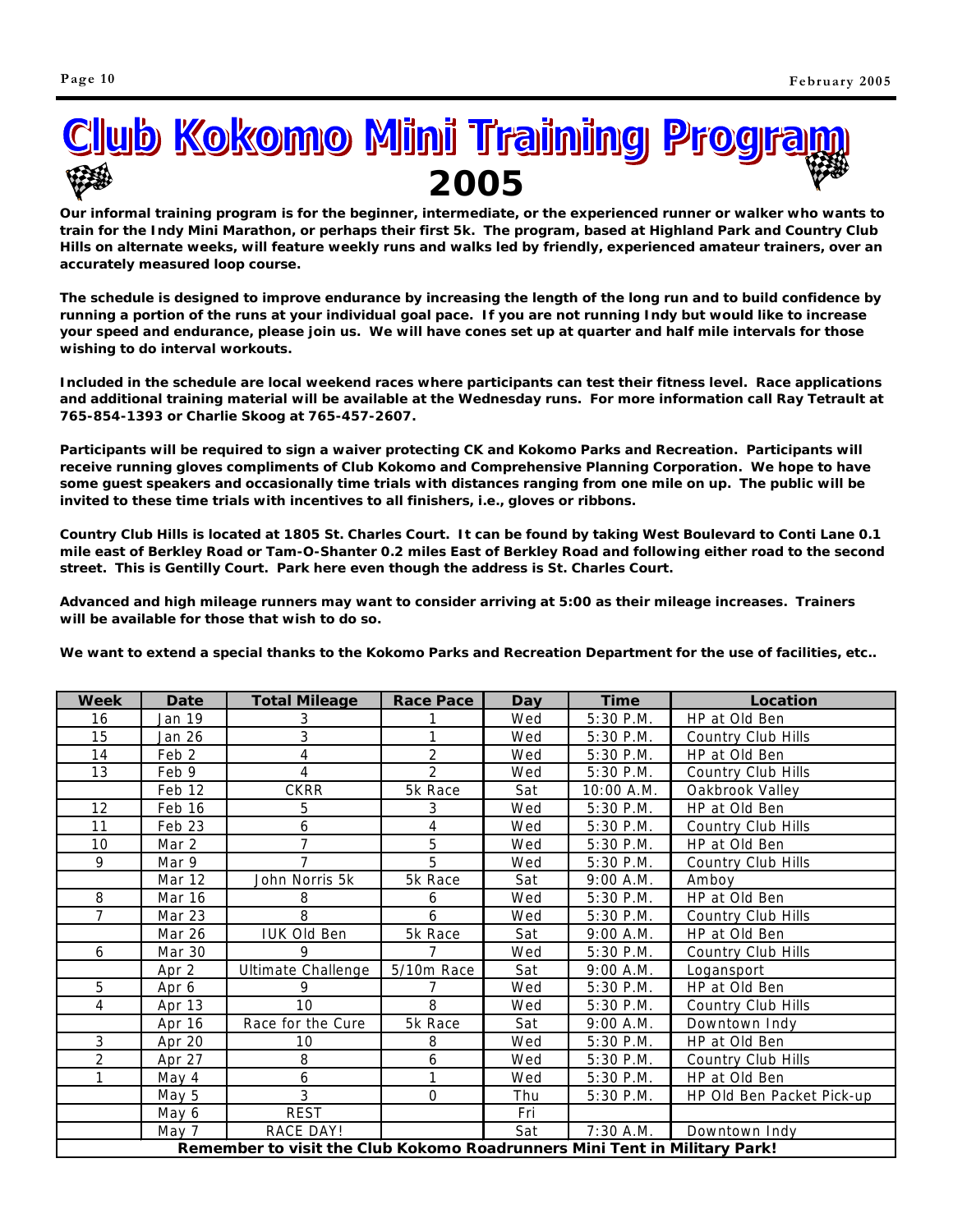# **OTHER RACES**

Feb 5 Mini-Marathon training Series 5K run 5k walk 8:30AM 317-927-3378

Feb 6 Groundhog 7 mile run 1:00 PM 317/989-2357

Feb 19 Fanny Freezer 5K Shoaff Park Ft. Wayne 260-436-2234

Feb 26 Polar Bear Run & Walk 5m run 5m walk 9AM Indiana War Memorial Indy 317-884-4001

Mar 5 13th Annual Bulldog Jog 5m run 5m walk 9AM Butler Univ. Indy 317-940-9931

Mar 5 Mini-Marathon Training Series 10K run 10k walk 8:30AM Indy 317-927-3378

Mar 12 DINO Trail Run 15k/5k runs 9AM Eagel Creek Indy 317- 336-7553

Mar 12 Underground RR 5K 9AM Westfield H.S. 317-844-1558

Mar 13 St. Francis Distance Classic 15k run 4m walk downtown Indy 317-884-4001

Mar 19 Mountain Goat 15k 10:30 AM kickapoo State Park, Danville  $\Pi$ .

Mar 19 25th annual Nurti-run 20K run, 5m run/walk 1PM Ft. Wayne 260-436-5632

Mar 20 36th Annual Sam Costa Half Marathon 1:00 PM Carmel

Mar 27 Indy Distance Classic 15K run 4m walk IUPUI 9AM 317-884- 4001

Apr 9 WillPower Run & Walk Warren Central H.S. 10K run 5K walk 317-884-4001

Apr 16 Dino Trail Runs 15K/5k 9AM Washington township Park Avon 317-336-7553

Apr 23 Mini-Marathon Training Series 15K run 15k walk 8:30AM Indiana State Museum Indy 317- 927-3378

Apr 23 Spotlight on Nursing 15K run 5K walk 317-884-4001

# **ANNUAL AWARDS PRESENTED**

Club Kokomo Awards presented January 9, 2005

Points Awards

Men 0-12 1. Peter Bauson 2. Keith Bauson Men 13-19 1. Mason mcGovern 2. Brandon Sheline 3. A.J. Robinette 4. Jesse Bauson 5. Daniel Riffe Men 20-24 1. Seth Daugherty Men 25-29 1. Kevin Sites Men 30-34 1. William Irvin Men 1. Michael Graham Men 40-44 1. Gary Jewell 2. Al Hochgesang 3. Dana Neer 3. Brian Reinhardt 5. Bill Bauson Men 45-49 1. Earl Strong 2. Mike Deardorff 3. Ray Tetrault Men 50-54 1. Chuck Masters 2. Mark Shorter 3. John Sites 4. Charlie Skoog 5. Don Gifford 6. Tom Miklik 6. Steve Wand Men 55-59 1. Ricke Stucker 2. Bill Barnett 3. Ed Oliphant 4. David Hughes Men 60-64 1. Dale Sullivan 2. Stan Shuey Men 65-69

1. Bill Heck 2. Robert Cupp 3. John Norris Men 70+ 1. Milt Brown

Women 0-12 **NONE** Women 13-19 1. Amber Longwith 2. Anna Hurlock 3. Sarah Bauson 4. Laura Bauson 4. Megan Tetrault 6. Vanessa Lorenz Women 20-24 NONE Women 25-29 1. Kelly Wright 2. Shannon Reinagle 3. Allison Irvin Women 30-34 **NONE** Women 35-39 1. Patti Reinhardt 2. Angie Banush Women 40-44 1. Sharon Miller 2. Charyl Marner 3. Roxane Burrous Women 45-49 1. Robin Tetrault 2. Lorene Sandifur 3. Cassie Bauson Women 50-54 1. Joyce Pennycoff 2. Christine Williamson Women 55-59, 60-64, 65- 69, 70+ NONE Men Walkers 1. Jerry Lambert

- 2. Rick Spencer 3. Tim Taflinger 4. Keith McAndrews 5. Jackie Sanders 6. Tim Revils
- 7. Dave Woelfel
- 8. Steve Inman Women Walkers 1. Mary Miller
	- 2. Sue Smock
- 3. Amanda Pena
	- 4. Pat Robertson
	- 5. Debbie Riffe
	- 6. Raye Jean Swinehart
	- 7. Cynthia Sanders

Special Awards:

2005 (for 2004) Male Overall Runner of the Year- Gary Jewell 2005 (for 2004) Female Overall Runner of the Year-Kelly Wright 2005 (for 2004) Male Youth runner of the Year-Mason McGovern 2005 (for 2004) Female Youth Runner of the Year-Anna Hurlock & Amber Longwith 2005 (for 2004) Male Masters Runner of the Year-Chuck Masters 2005 (for 2004) Female Masters Runner of the Year-Cheryl Marner 2005 (for 2004) Male Senior Masters Runner of the Year-Ricke Stucker 2005 (for 2004) Male Walker of the Year-Jerry Lambert 2005 (for 2004) Female Walker of the Year-Mary Miller & Sue Smock 2005 (for 2004) Contributor of the Year-Ray Tetrault 2005 (for 2004) President<sup>1</sup>s Award-Barbara and Melvin W. Hobbs III

20 years members:

William (Bill) Cox David L. Gardner Dick Summerton John C. Wiles Shirley Wilson

Hall of Fame:

John C. Wiles